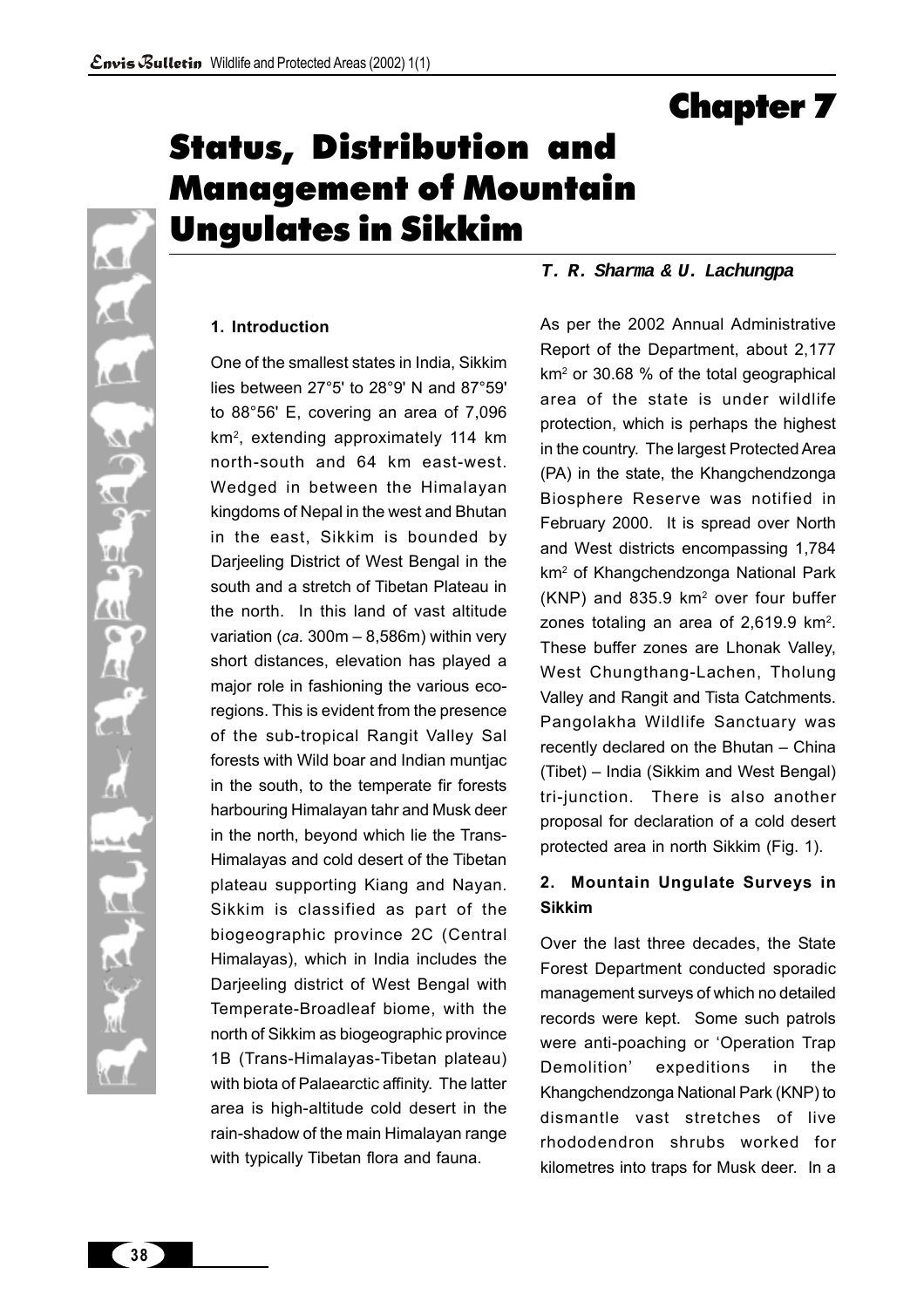1993 Tiger Census in north and east Sikkim, other species of wildlife encountered including ungulates, were also recorded. The following areas were specifically covered in KNP (Lachungpa, C. *pers. comm.*):

- i. Yuksom Dzongri Goecha La, Lampokhari trekking trail (W)
- ii. Tholung Valley (N)
- iii. Chungthang-Menshithang-Bikmatar, Phimphu (N)
- iv. Lachen-Zema-Green Lake (N)
- v. Thangu-Muguthang-Green Lake (N)

In the last decades, two surveys were conducted specifically for mountain ungulates in Sikkim. Between 1995- 1997, Mr. C. Lachungpa, Divisional Forest Officer, with assistance from WWF-India surveyed the Pangolkha range for the *Shou* or Sikkim stag. The areas covered included Rachela, Phadamchen, Rigyap, Menmoitso and Menla. No *shou* was recorded (Lachungpa, C. *pers. comm.*) but there was one indistinct sighting of the Takin. It was based on this survey that the proposal for declaration of the area as Pangolakha National Park was moved and in 2002 the Pangolakha Wildlife Sanctuary was declared. In 1996, Mr. C. Lachungpa as the first Kailash Sankhala Awardee, initiated another survey for the Himalayan Tahr locally called '*Shapi*', in the KNP. He confirmed the existence of the species not only in the Phimphu area in north KNP but also in the western part of the park. (Lachungpa, C. *pers. comm.*). Much earlier around 1986-87, a group of foreign trekkers had reported sighting of the Tibetan argali in west KNP above Goecha La, (report not traceable) in a note to the Department but their observations could not be confirmed. In 1988, Mr. S. Z.

Lucksom as Field Director (KNP) was the first to film the Shapi in Sikkim from the Phimphu area.

Opportunistic sightings of mountain ungulates were also recorded during the following departmental research surveys between 1988-2002. Information from these was used in relevant short publications, papers presented during seminars or as short unpublished departmental reports. Tables 3, 4 and 5 are based on these as well as the above.

- Asian Waterfowl Counts in the Trans-Himalayan and alpine regions of north and east Sikkim, 1988-1994
- Short surveys for butterflies in all four districts, 1988 -1994 (information used in Haribal, M. 1992)
- Cold desert wildlife surveys in north Sikkim 1988, 1991-1995
- Survey of birds of Fambong Lho Wildlife Sanctuary, east Sikkim, 1989
- $\bullet$  Wildlife expedition to Lhonak Valley-Green Lake, north Sikkim, 1990
- Wildlife survey of Lhonak Valley. Lashar Valley and Tso Lhamo Plateau, north Sikkim, 1992
- Wildlife survey including bird ringing studies at Lashar-Sebu La-Yumesamdong-Tembawa and Dongkia La-Tso Lhamo Plateau, 1995
- \* Royal Botanic Garden Edinburgh expedition to Lashar-Sebu La-Yumesamdong-Tembawa and Lachung Valley, north Sikkim, Fambong Lho Wildlife Sanctuary (WLS), east Sikkim, July 1996
- Oriental Bird Club bird survey in Kitam and lowland forests, south Sikkim and Barsey Rhododendron Sanctuary, west Sikkim, Mar-Apr and Sep-Oct 1996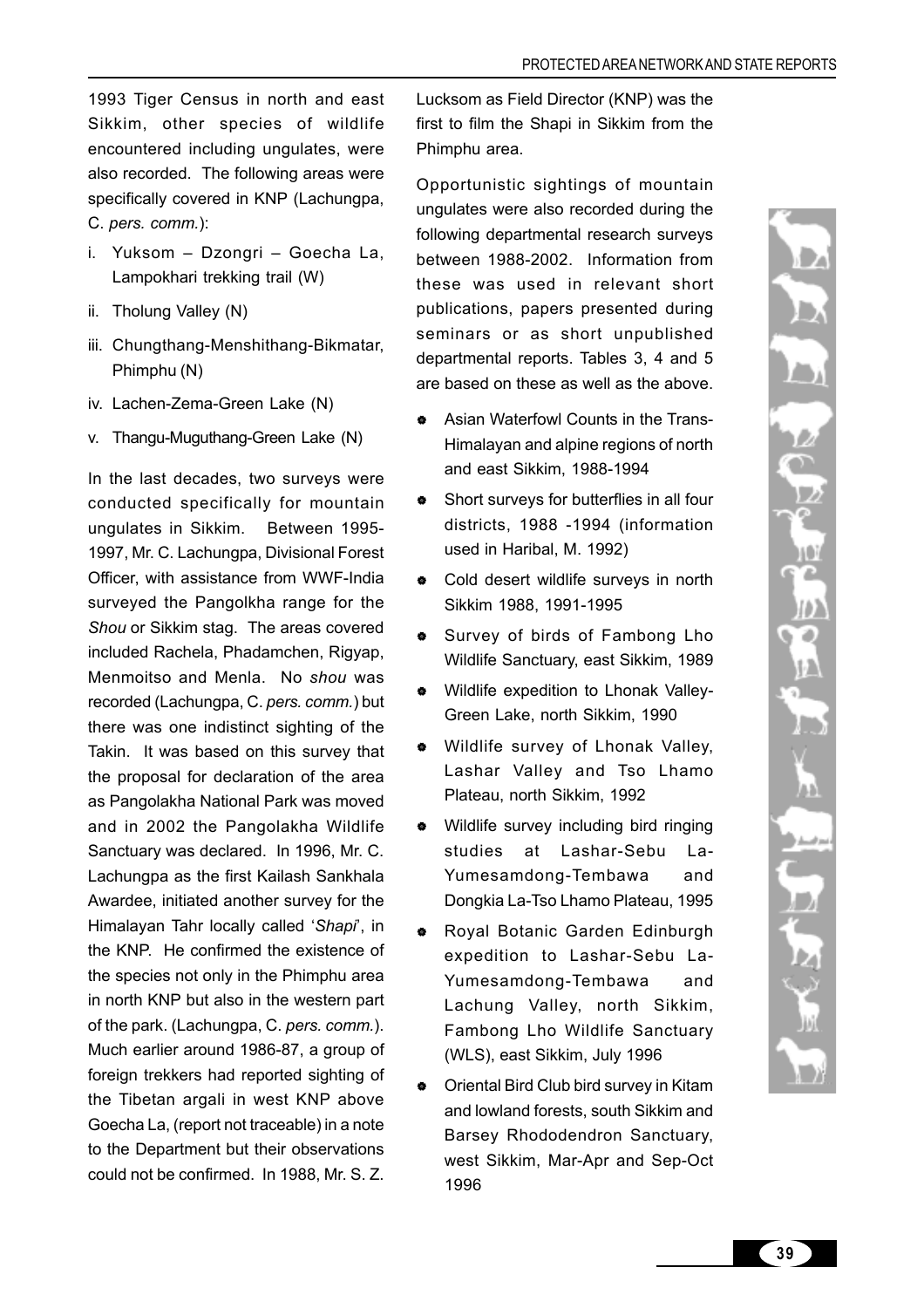- **Biodiversity survey of Maenam** Wildlife Sanctuary, south Sikkim, in collaboration with the World Pheasant Association in April-May 1998
- Red Panda pilot survey for the WWF in and around PAs, Sep-Dec 1998
- ♦ Bird ringing studies in Fambong Lho WLS, Kyongnosla Alpine Sanctuary, Himalayan Zoological Park, east Sikkim, 1992-93, 1995-96, 2000
- Alpine Grassland Ecology Project of BNHS in sub-alpine, alpine and Trans-Himalayan areas of north Sikkim, 2000-2002, study sites being Tso Lhamo plateau, Thangu, Lhonak and Lashar valleys, Yumesamdong, Yumthang

As many as 15 species of wild mountain ungulates were recorded from this small portion of the Himalayas, ranging from the Tibetan Wild Ass *Equus kiang* and the (Globally Threatened) Nayan or Great Tibetan Sheep *Ovis ammon hodgsoni* on the Tibetan Plateau, to the Indian Muntjac *Muntiacus muntjac* and Wild Boar *Sus scrofa* in the sub-tropical south. So far the State Forest Department has not recorded some species such as the Mouse-Deer, Pygmy Hog and Hog Deer reported in literature from 'Sikkim Terai', area which is no longer within the present limits of the state. Some Chital *Axis axis* from the Rustomjee Deer Park, Gangtok, were released into the lowland forests in the last decade and are still occasionally sighted. Interestingly, single individuals of two other ungulates, Takin and Gaur were sighted as recently as 1999 and 2002 from Kyongnosla Alpine Sanctuary and the recently declared Pangolakha Wildlife Sanctuary both in east Sikkim (Departmental Report, *in prep.*). While the lone Takin was a novelty for most of the local people, the Gaur was found to be commonly called '*Mithun-Gai*'. Both

| Name of the PA                       | <b>District</b>   | Area in         | Date of             |  |
|--------------------------------------|-------------------|-----------------|---------------------|--|
|                                      |                   | km <sup>2</sup> | <b>Notification</b> |  |
| <b>National Park</b>                 |                   |                 |                     |  |
| Khangchendzonga National Park<br>1.  | North<br>and West | 1,784           | 26.08.1977          |  |
| <b>Wildlife Sanctuaries</b>          |                   |                 |                     |  |
| Shingba Rhododendron Sanctuary<br>1. | North             | 43              | 05.12.1992          |  |
| Barsey Rhododendron Sanctuary<br>2.  | West              | 104             | 08.06.1996          |  |
| Kyongnosla Alpine Sanctuary<br>3.    | Fast              | 31              | 05.12.1992          |  |
| Fambong Lho Wildlife Sanctuary<br>4. | Fast              | 51.76           | 02.04.1984          |  |
| 5. Maenam Wildlife Sanctuary         | South             | 35.34           | 09.03.1987          |  |
| Pangolakha Wildlife Sanctuary<br>6.  | East              | 128             | 07.11.2002          |  |

# **Table 1A: Legally Gazetted Wildlife Protected Areas in Sikkim**

#### **Table 1B: Proposed PAs**

| 1. Tso Lhamo Cold Desert Conservation Area | North | 2.00 |
|--------------------------------------------|-------|------|
| 2. Kitam Bird Sanctuary                    | South | 6.00 |
| 3. Rabdentse Bird Sanctuary                | West  | 2.00 |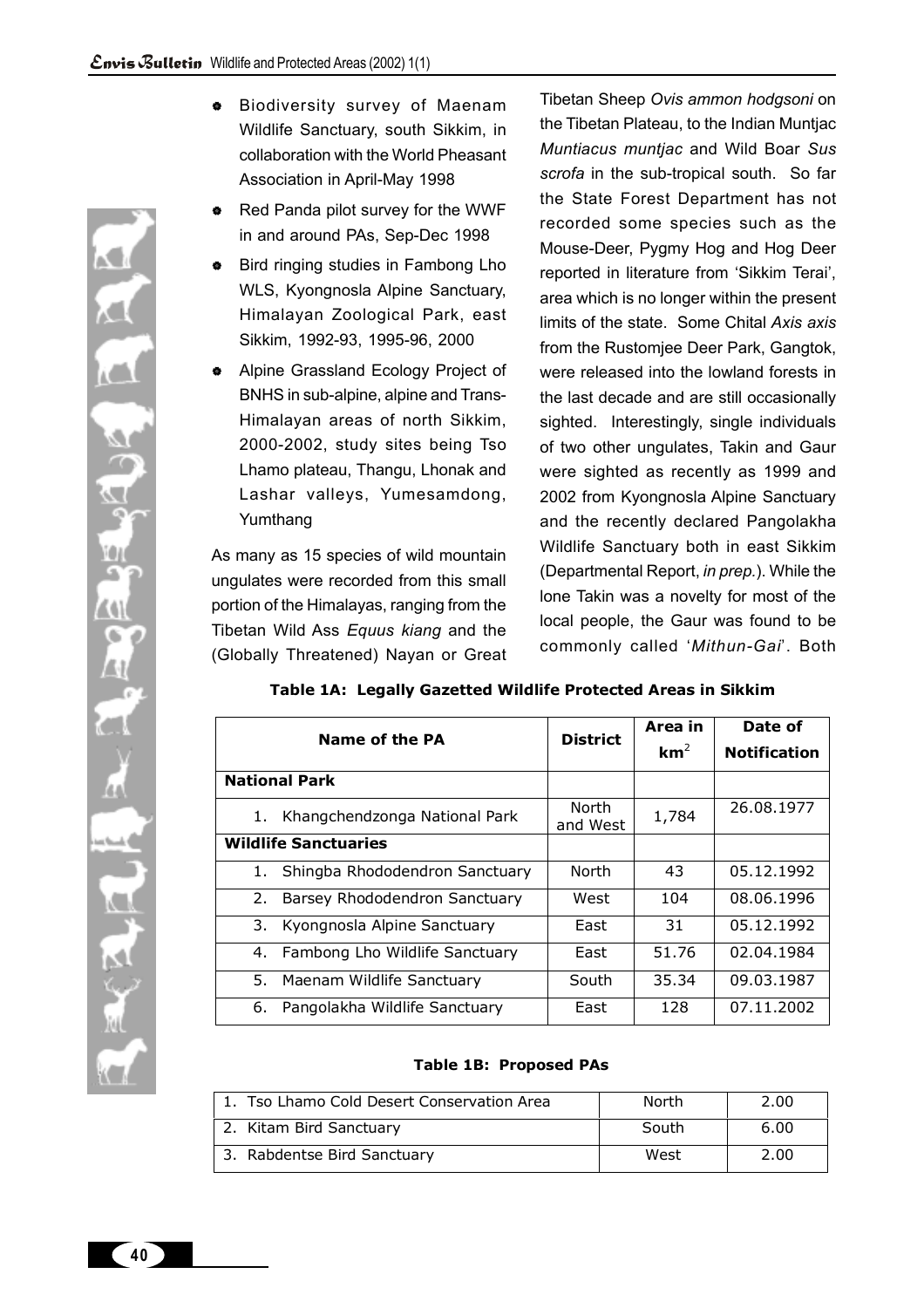species are now known to occasionally stray over from the Bhutan border.

There are seven PAs in Sikkim (Table 1A), but none so far either in the lowland forests or Trans-Himalayan Sikkim, though Kitam Wildlife Sanctuary for peafowl in the south and a Cold Desert protected area for trans-border ungulates like nayan, kiang and Tibetan gazelle in the north have been proposed (Table 1B). The state also has feral ungulates in some of the PAs.

# **3. Status and distribution of Mountain Ungulates of Sikkim.**

Table 2 summarizes the occurrence of wild ungulate species in different existing PA s of Sikkim. Available information on their status is also given. Information on other ungulate species such as wild boar and chital, that occur outside the mountain zone is also included.

# **4. Wildlife management in Sikkim**

In the biodiversity hotspot that is Sikkim, wildlife management practices are area and not species specific. The present management practices followed are:

1. Habitat oriented management:

a. Habitat improvement: afforestation of wildlife amenable species using gap plantation in degraded areas and block plantation in forest blanks

b. Water regime improvement: creation of waterholes, revitalization of existing lakes and ponds

c. Reducing fire hazards: with help from the Eco Development Committees around PAs

2. Law enforcement: implementation of Wildlife (Protection) Act (1972, 2002), creation of information network with help from Ecodevelopment Committees (EDC), reduction of grazing, liasoning with the Indian Army, Border Roads Organisation

- 3. Research and Development: field surveys, mapping of PAs using remote sensing & GIS (newly initiated)
- 4. Survey and demarcation: installation of boundary pillars around PAs

The Department carries out regular patrolling for monitoring of habitat to control wildlife offences inside the PAs. However there is no effective monitoring of ungulate populations outside PAs.

One of the main threats being faced by wildlife (especially mountain ungulates) as perceived by the State Forest Department is lack of awareness, especially in the remote areas. Barking deer, Goral, Serow occasionally fall prey to traps laid for crop protection and their hides were used to make small stools (*mudas*) for domestic use. There have also been instances of discarded wire and metal being used to snare Blue Sheep in restricted areas where road construction and maintenance take priority and temporary settlements of nonnative labourers are located. Along the international border where national defence takes priority, Nayan fall prey along with Kiang and Yak to land mines. Also, all wildlife especially ungulates are plagued by the problem of stray and feral dogs near army installations. These and other issues are being addressed in a study presently underway for development of a conservation strategy for the alpine grasslands of Sikkim, in collaboration with the Bombay Natural History Society. The issue has also been addressed in the National Biodiversity Strategy and Action Plan (NBSAP) where a separate SAP has been written for the Indian Army in Sikkim.

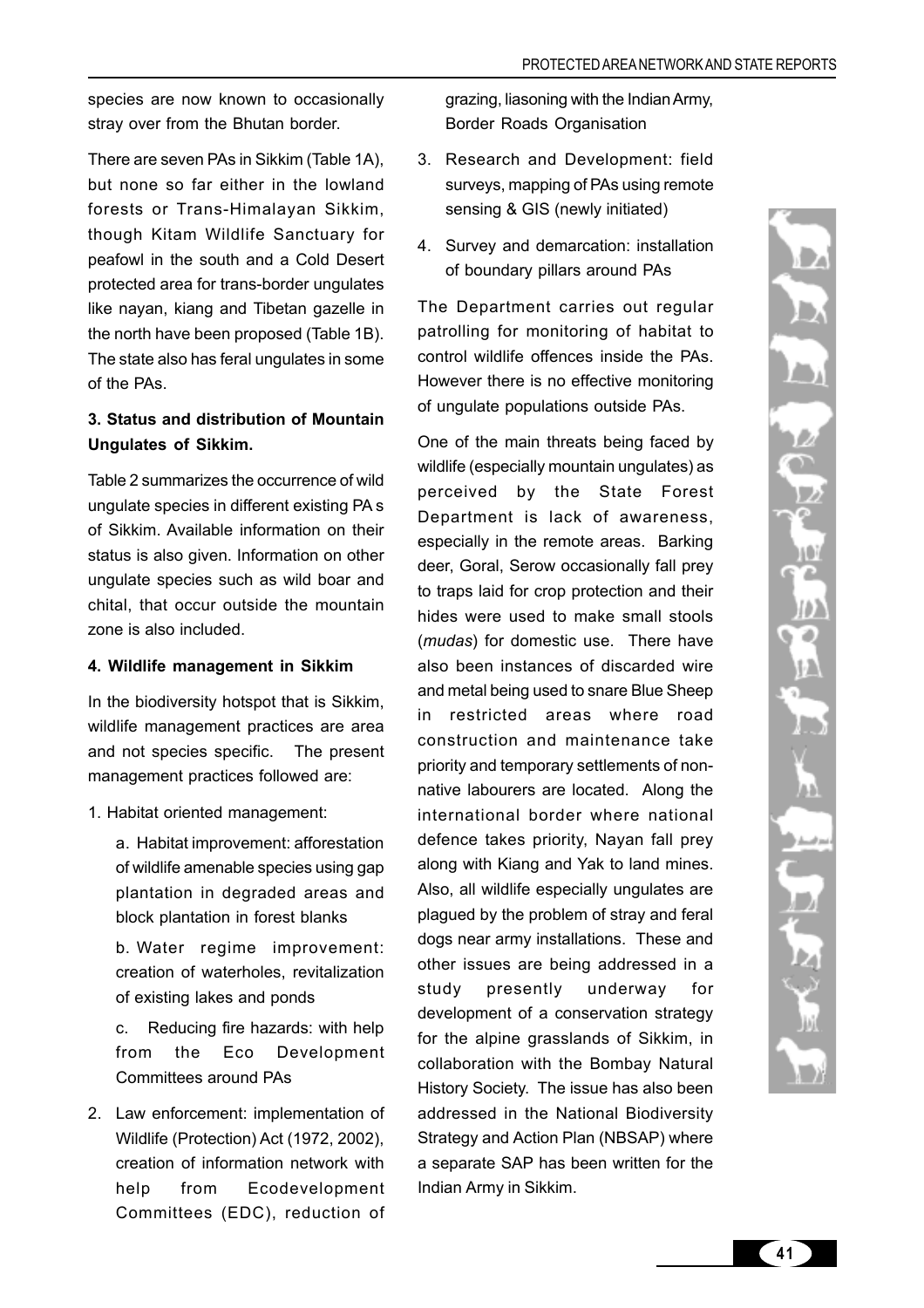#### **Table 2: Occurrence of ungulate species in different PA s of Sikkim. Information based on departmental surveys and records.**

[District name given in parenthesis. Status: R = Rare; C = Common; A = Abundant; ? = Occurrence uncertain. PAs: SRS = Shingba Rhododendron Sanctuary (N), KAS = Kyongnosla Alpine Sanctuary (E), FBL = Fambong Lho Wildlife Sanctuary (E), PGL = Pangolakha Wildlife Sanctuary (E), KNP = Khangchendzonga National Park (N & W), BRS = Barsey Rhododendron Sanctuary (W), MNM = Maenam Wildlife Sanctuary (S) ]

|                                                       | <b>Wildlife Protected Areas</b> |                          |                          |                          |                          | <b>Outside</b>           |                          |                               |                            |
|-------------------------------------------------------|---------------------------------|--------------------------|--------------------------|--------------------------|--------------------------|--------------------------|--------------------------|-------------------------------|----------------------------|
| <b>Species</b>                                        | <b>SRS</b><br>(N)               | <b>KAS</b><br>(E)        | <b>FBL</b><br>(E)        | <b>PGL</b><br>(E)        | <b>KNP</b><br>(N&W)      | <b>BRS</b><br>(W)        | <b>MNM</b><br>(S)        | Lowlan<br>d<br>Forests<br>(S) | Trans-<br>Himalay<br>a (N) |
| Equidae                                               |                                 |                          |                          |                          |                          |                          |                          |                               |                            |
| Equus kiang Tibetan wild<br>ass                       |                                 |                          |                          | $\overline{a}$           |                          |                          | $\overline{a}$           |                               | R.                         |
| <b>Suidae</b>                                         |                                 |                          |                          |                          |                          |                          |                          |                               |                            |
| Sus scrofa Wild boar                                  | $\overline{\phantom{a}}$        | $\overline{\phantom{0}}$ | C                        | $\mathsf{C}$             | $\mathsf{C}$             | $\mathsf{C}$             | C                        | A                             |                            |
| <b>Moschidae</b>                                      |                                 |                          |                          |                          |                          |                          |                          |                               |                            |
| Moschus chrysogaster<br>Himalayan musk deer           | R                               | R                        | $\overline{\phantom{m}}$ | R                        | R                        | R                        | R                        | $\overline{\phantom{a}}$      | $\overline{a}$             |
| <b>Cervidae</b>                                       |                                 |                          |                          |                          |                          |                          |                          |                               |                            |
| Axis axis Chital, Axis deer                           | $\overline{\phantom{a}}$        | $\overline{\phantom{0}}$ | $\overline{\phantom{a}}$ | $\overline{\phantom{a}}$ | $\overline{\phantom{a}}$ | $\overline{\phantom{a}}$ | $\overline{\phantom{0}}$ | R                             | $\overline{\phantom{a}}$   |
| Cervus elaphus Shou                                   |                                 |                          |                          | 2                        |                          |                          |                          |                               |                            |
| Cervus unicolor Sambur                                | $\overline{a}$                  | $\overline{a}$           | $\overline{a}$           | R                        | 2                        | $\overline{a}$           | $\overline{\phantom{a}}$ | 2                             |                            |
| Muntiacus muntjac<br>Indian muntjac, Barking<br>deer  | $\overline{\phantom{a}}$        | R                        | C                        | C                        | C                        | C                        | C                        | A                             |                            |
| <b>Bovidae</b>                                        |                                 |                          |                          |                          |                          |                          |                          |                               |                            |
| Bos gaurus Gaur, Indian<br>bison                      |                                 |                          | $\overline{a}$           | R                        | $\overline{a}$           | $\overline{a}$           | $\overline{\phantom{0}}$ | $\overline{\phantom{0}}$      | $\overline{a}$             |
| Bos grunniens Domestic<br>yak                         | C                               | C                        | $\overline{a}$           | R                        | C                        | C                        | $\overline{\phantom{0}}$ |                               | C                          |
| Budorcas taxicolor Takin                              | R                               | R                        | $\overline{\phantom{a}}$ | R                        | $\overline{\phantom{a}}$ | $\overline{\phantom{a}}$ | $\overline{\phantom{a}}$ | $\overline{\phantom{a}}$      | $\overline{\phantom{a}}$   |
| Procapra picticaudata<br>Tibetan gazelle              |                                 |                          |                          |                          |                          |                          |                          |                               | R.                         |
| Naemorhedus goral<br>Himalayan goral,<br>Common goral | C                               | C                        | R                        | C                        | C                        | C                        | C                        | R.                            |                            |
| N. sumatraensis<br>Southern serow, Mainland<br>serow  | R.                              | R.                       | R                        | R                        | C                        | R                        | C                        | R.                            |                            |
| Hemitragus jemlahicus<br>Himalayan tahr               | $\overline{a}$                  |                          |                          |                          | R                        | $\overline{\phantom{a}}$ | $\overline{\phantom{a}}$ | $\overline{a}$                |                            |
| Ovis ammon Nayan<br>Great Tibetan sheep,<br>Argali    | $\overline{a}$                  |                          |                          | $\overline{\phantom{0}}$ | R                        | $\overline{\phantom{0}}$ |                          |                               | R                          |
| Pseudois nayaur Bharal,<br>Blue sheep                 | C                               | R                        |                          | R                        | C                        | ?                        |                          |                               | R.                         |

With newer areas under the PA network, many more management initiatives are being proposed such as intensive scientific research, strengthening of EDC network, training of forest staff, creation of alternative livelihoods for people dependent on forest resources and preparation of detailed management plans for the PAs.

Mountain ungulates such as Goral and Bharal are also covered under an *ex situ* management programme in the Himalayan Zoological Park at Bulbuley, Gangtok.

There are however many limitations for wildlife conservation in Sikkim, the leading one being those imposed by international border restrictions (Nepal, Tibet and Bhutan), difficult terrain and harsh, high altitudes, followed by lack of awareness, of motivation, of infrastructure and logistics (barracks, range offices, vehicles, ammunition and communication), lack of skilled manpower, lack of research and lack of funds. This severely limits options for patrolling wildlife outside PAs especially in the Trans-Himalayan area of north Sikkim.

**42**